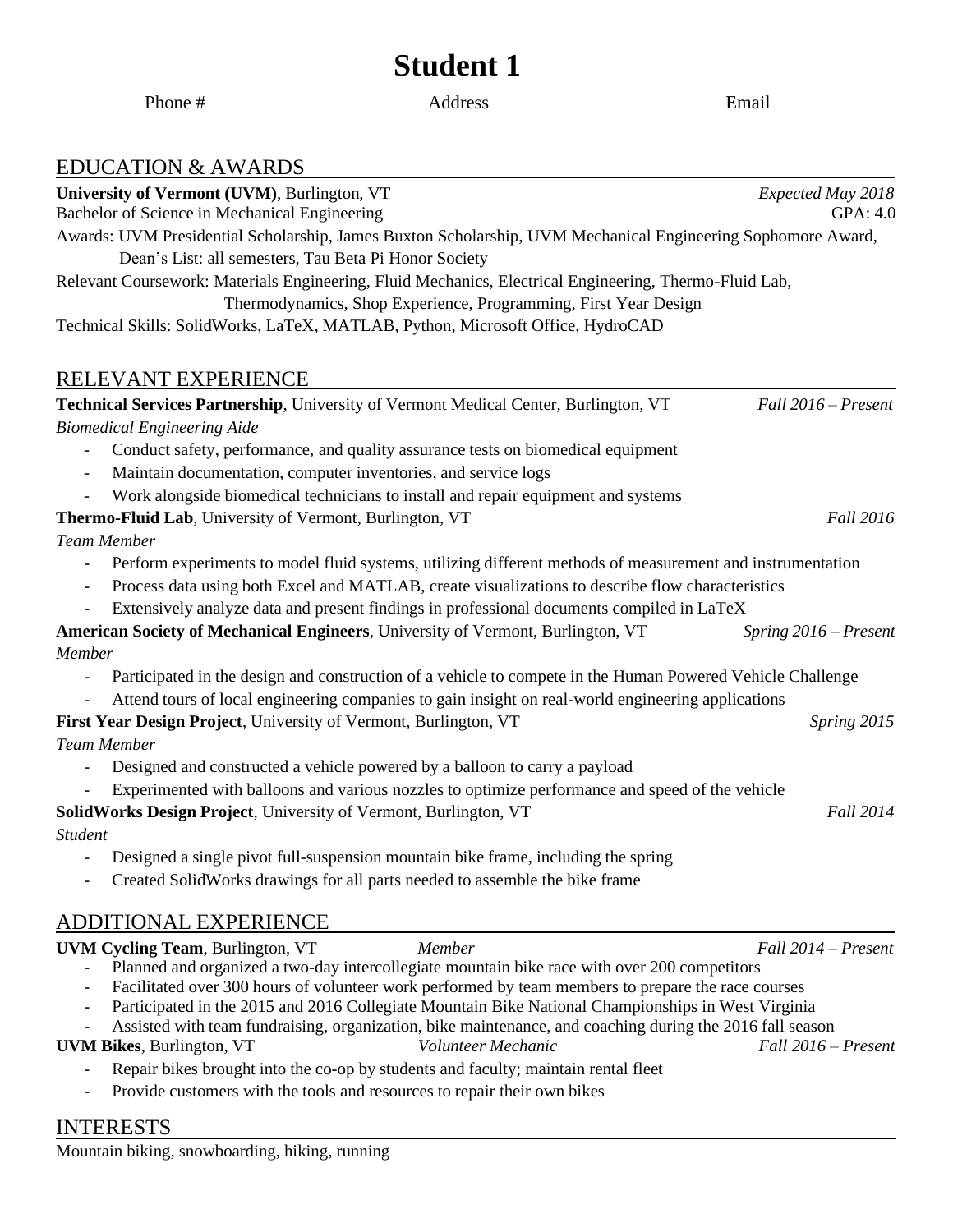# **Student 2**

#### Address ● Phone # ● [email](mailto:calexander1@uvm.edu) ● [LinkedIn](http://www.uvm.edu/cems)

#### **Education**

### **The University of Vermont (UVM)**, Burlington, VT

Bachelor of Science in Computer Science, Mathematics Minor, GPA: 3.44 Degree Expected December 2017 Master of Science in Computer Science **Degree Expected December 2018** 

### **Technical Skills**

- **Languages:** Python, Java, JavaScript, jQuery, Swift, C, C#, ASP.net MVC, CSS, PHP, SQL, XML, HTML
- **Version Control:** GitLab, GitHub, Tortoise SVN
- **Other**: Sitecore CMS, IIS, Crucible, JIRA, Browser Stack, TeamCity, Octopus, Unicorn, Bluemix, MatLab, AutoCAD

#### **Relevant Professional Experience**

## **Sitecore Web Development Intern, My Web Grocer (MWG),** Winooski VT May 2017 – August 2017

- Built next generation eGrocery solutions using .net Razor view, JavaScript, Sitecore CMS, MVC and MWG's DEP
- Developed fully responsive and accessible features supported by most browsers for our client, Giant Eagle
- Pair programed with team leads and architects on features like targeted ads, Sitecore templates, branching Core
- Debugged massive codebases to identify the root of defects, made changes and then tested all affected areas
- Consulted with globally sourced management, analysts, designers, QA, and developers through daily SCRUM
- Produced and evaluated product specifications for stories, features, defects and bugs using JIRA
- Conducted code reviews on team members commits daily using Crucible and received reviews and feedback

## **Intern, TelcoDepot Corp,** Fairfield CT **May 2016** 10:00 May 2015 – August 2016

- Reinforced skills in HTML, CSS, and PHP through requested website reforms
- Helped produce and test MyDoor (app) on android studios using Java, learned skills required for working with teams or independently and required for working off others code
- Preformed website reviews, selected relevant areas, conducted tests, made recommendations. Knowledgeable in user habits and techniques to strengthen user experience

#### **Leadership Experience**

**Teaching Assistant, Web Development (Advanced – Beginner),** Burlington VT January 2017 – May 2017

- Enhanced the ability to work with unfamiliar people, problems, and operating systems by communicating with students to diagnose and explain issues without directly fixing them.
- Gained new techniques for tackling assignments and gained comfort with foreign code by grading peers
- Strengthened Web Development skills such as HTML, PHP, CSS, JavaScript, SQL, Git, and IDE issues by helping students with a variety of questions

## **Intern, The Greening of Aiken,** Burlington VT **Statement Construction Construction** 3015 – May 2015

- Collaborated with professionals, professors, and students to improve the UVM Aiken Center
- Analyzed large data lists logically to compile an organized spreadsheet
- Presented research to administration at UVM in the form of spreadsheets/graphs, video. Increased presentation skills, especially using visual tools to present large groups of data

#### **Additional Activities**

2015, 2016 & 2017 Computer Science Fair Contestant

2016 UVM CodeFest hosted by State Street | 2017 UVM CodeFest hosted by State Street & IBM CS Crew | UVM Ski and Snowboard Club | UVM Outing Club | Living and Learning Farm to Table